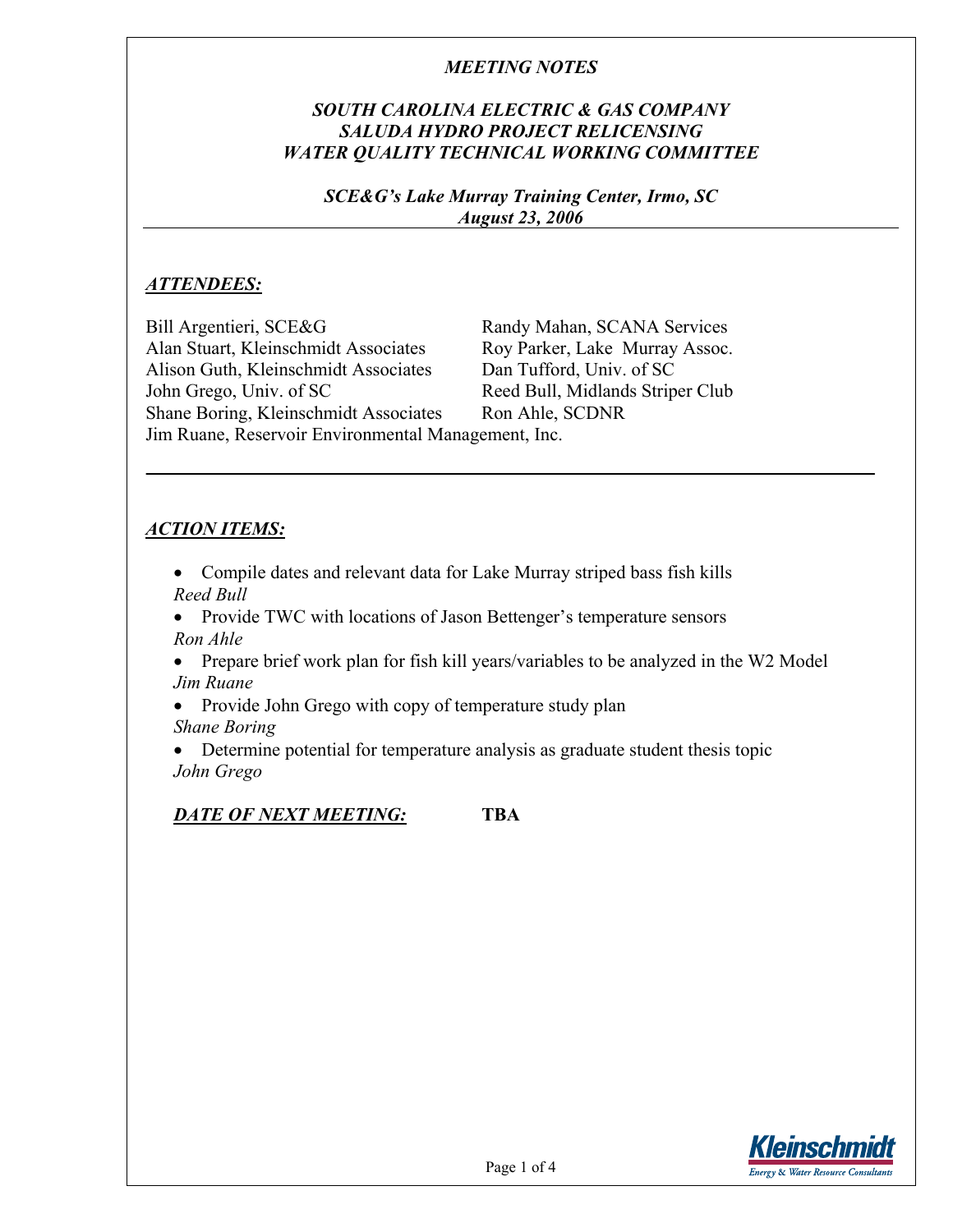# *SOUTH CAROLINA ELECTRIC & GAS COMPANY SALUDA HYDRO PROJECT RELICENSING WATER QUALITY TECHNICAL WORKING COMMITTEE*

### *SCE&G's Lake Murray Training Center, Irmo, SC August 23, 2006*

# *MEETING NOTES:*

*These notes serve as a summary of the major points presented during the meeting and are not intended to be a transcript or analysis of the meeting.* 

Shane Boring opened the meeting at approximately 9:30 am, reviewing the action items from last meeting. Specifically, it was noted that the fish kill memo that had been prepared by Ron Ahle and distributed at the March 23, 2006, TWC meeting had been passed on to Amanda Hill via e-mail. Shane also enquired as to whether or not Reed Bull had been able to gather any further information on striped bass fish kills in Lake Murray. Reed indicated that, while he was able to pull together any information on additional fish kills, he felt it was important to look at how the known kills relate to various environmental and operational variables (i.e., meteorological data, project operations, USGS gage data, reservoir level, etc.). Reed indicated that he would formalize the known fish kill dates and pass them on to Shane to ensure that they are analyzed as part of Jim Ruane's W2 analysis.

Roy Parker then gave a presentation highlighting the Lake Murray Association's cove water quality monitoring efforts (available on the Saluda Relicensing Website at http://www.saludahydrorelicense.com/documents/LMAWQ3.pdf).

Jim Ruane then provided an update on development of the CE-QUAL-W2 water quality model being developed for Lake Murray (available on the Saluda Relicensing Website at http://www.saludahydrorelicense.com/documents/MurrayWQandW2Presentation8-23-06.pdf). Gerrit Jobsis noted that Jim's presentation focused mainly on highlighting the model's capabilities and enquired as to whether there were plans to use the model to evaluate different operational alternatives that might help reduce impacts to striper habitat. Jim R. noted that most of the effort to date had been focused on calibrating the model, adding that various operational scenarios could be developed by the TWC and run once the calibration report is finalized.

Andy Miller enquired as to how Phosphorus (P) inputs associated with non-point sources are being accounted for in the model. Jim R. noted that the models assume that everything, both point and non-point, meets the standard as it enters the lake. Andy enquired as to whether P was sensitive to precipitation in the model. Jim replied that annual mean and median values had been uses for theses runs; thus effects associated with precipitation would not be detected. Jim noted the importance of evaluating Bush River in the model, adding that a significant load is being contributed due to the presence of the wastewater treatment plant. Gerrit reminded the group to be mindful of what can be accomplished in the context of relicensing, adding that many of these inputs (i.e. the wastewater treatment plant on Bush River) are upriver of the reservoir and may be beyond the influence of the relicensing process.

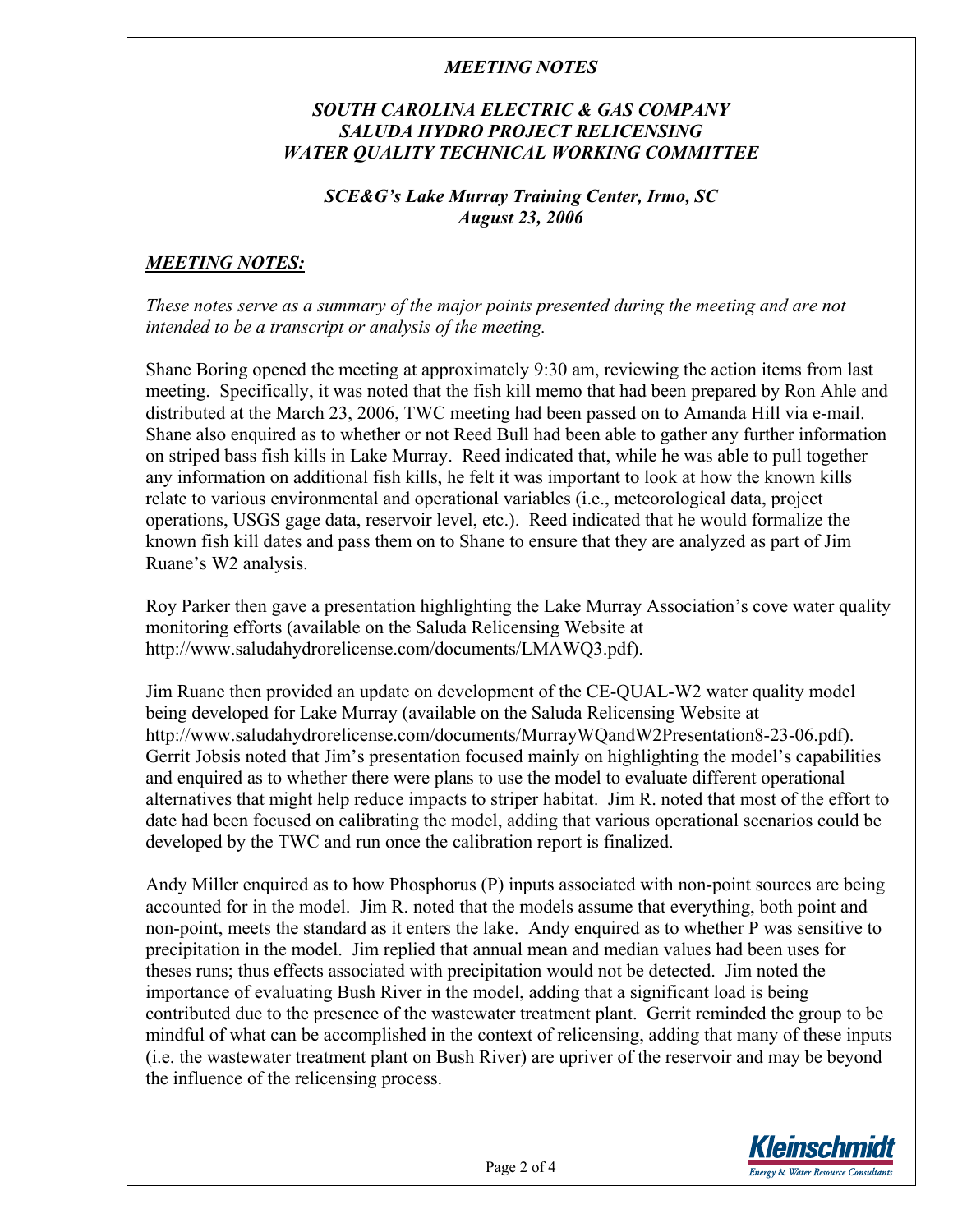# *SOUTH CAROLINA ELECTRIC & GAS COMPANY SALUDA HYDRO PROJECT RELICENSING WATER QUALITY TECHNICAL WORKING COMMITTEE*

### *SCE&G's Lake Murray Training Center, Irmo, SC August 23, 2006*

The group then discussed factors they would like to see evaluated once the model calibration is complete. Identified factors included:

- Reservoir Level
	- o Rate of Drawdown
	- o Drawdown Timing
- Project Operations
	- o Unit 5 Operation
- Inflows
- Climatological Data
- Time periods preceding known fish kills

Shane then quickly reviewed the action items, noting that Reed Bull had been tasked with compiling years in which major fish kills were know to have occurred. Jim R. noted that it may not be necessary to run all years, as many of the years may have similar hydrologic characteristics and agreed to develop a brief "work plan" for determining which years are best to analyze.

Several group members enquired as to whether acoustic doppler data would be beneficial for understanding impacts of project withdrawal zones on the summer striped bass habitat. Jim R. noted that this has potential; however, the sensitivity analyses have not been run.

Shane Boring then provided a brief review of the status of the temperature study being conducted in the Lower Saluda and Congaree Rivers (available on the Saluda Relicensing Website at http://www.saludahydrorelicense.com/documents/LowerSaludaandCongareeRiversTemperatureStu dy.pdf). Shane noted that the temperatures in the Broad and Congaree appear to diverge from those of the Saluda sometime in late-March/early-April. In addition, he noted that, due to the cold water influence of the Saluda, the west bank of the Congaree is noticeably colder than the east bank and that this effect appears to continues at least as far downstream as I-77 Bridge.

The group then discussed potential statistical analysis methods for the temperature data. Ron noted that it may be beneficial to evaluate relationships between temperature and the varying percentage of flow being contributed by the Broad and Saluda, adding that varying contributions over time undoubtedly results in a dynamic mixing zone. John Grego noted that there are a number of potential statistical methods for dealing with the data and added that he may have a graduate student interested in taking it on as a thesis topic. John agreed to discuss this with his student and report back to the group. Shane noted that he would provide John with a copy of the study plan.

Shane noted that Jason Bettenger with SCDNR has placed several additional TidBit temperature sensors in the Congaree as part of striped bass study, adding that some of his data may be beneficial for filling in gaps in our dataset. Ron Ahle indicated that he would discuss the TidBit locations with Jason and report back to the group. Citing the relevance of Jason's study to both the temperature